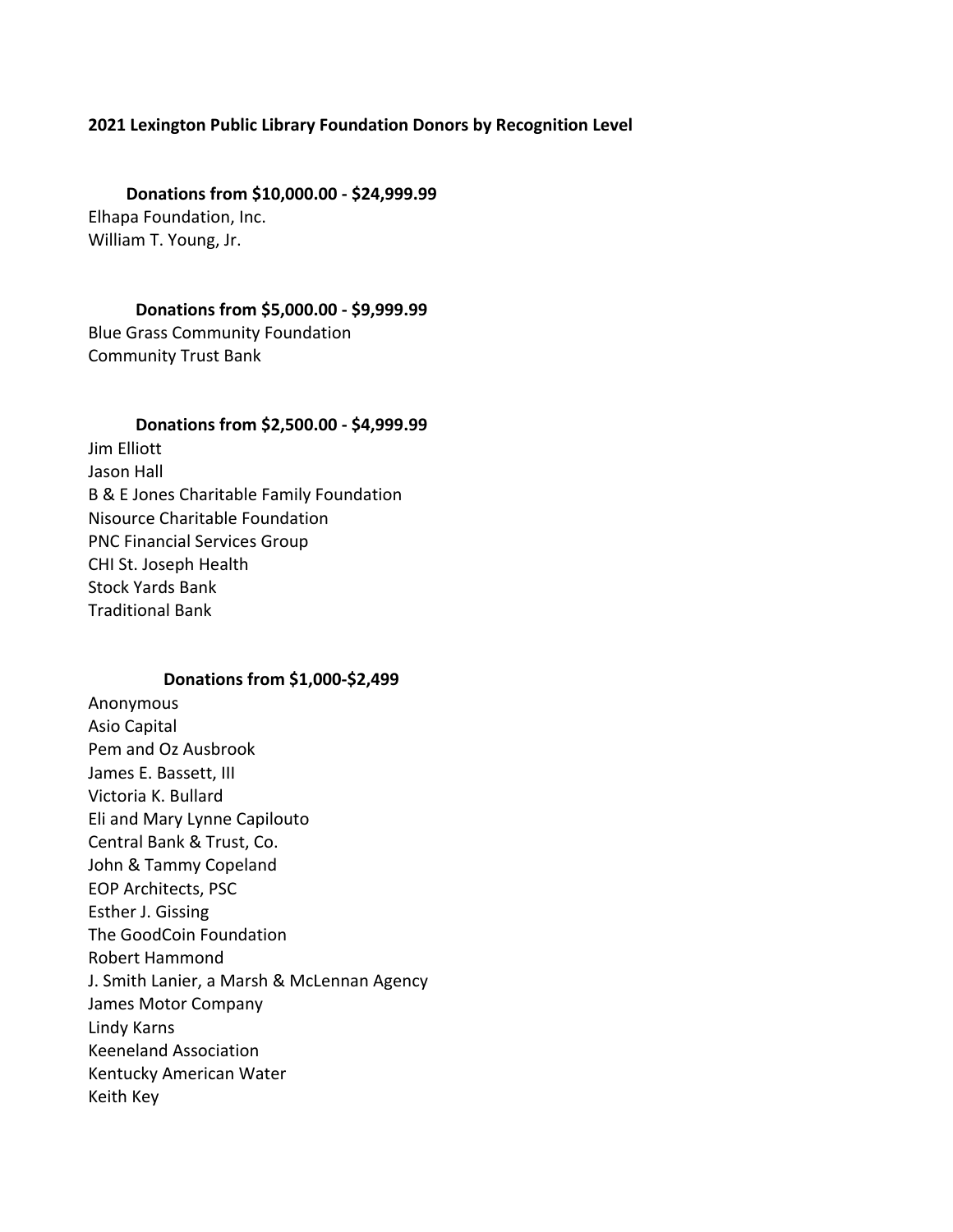Kinkead & Stilz, PLLC Kroger Lexington Public Library Employees McGriff Insurance Services MCM CPAs and Advisors Virginia F. Murphy Murry Foundation Presbyterian Foundation - Rev. Eric D. Iversen and Mrs. Elizabeth A. Iversen Carolyn F. Purcell Andy Reynolds Salomon & Company Tamara Sanderson Shrout Tate Wilson John and Jacqueline Van Willigen

### **Donations from \$500-\$999**

Blue Grass Community Foundation - Pin Oak Stud Charitable Foundation Alann and Kristi Karow Ban Alattar Sally Anschel Ascensus, LLC Bank of America Paige & Mike Bensing Bluegrass Sotheby's International Realty The Burl Jeanne Clark Timothy L. Coleman Lisle Dalton RJ English Darius Fatemi Joan B. Gaines Dr. and Mrs. James G. Gay Deborah Press Gerth Mary Haggin Christine M. Huskisson John and Donna Hall Kentucky Cheer Academy Sharon Ledford LG&E and KU Foundation, Inc. Florence Metcalfe Network for Good Ron and Judith Isaacs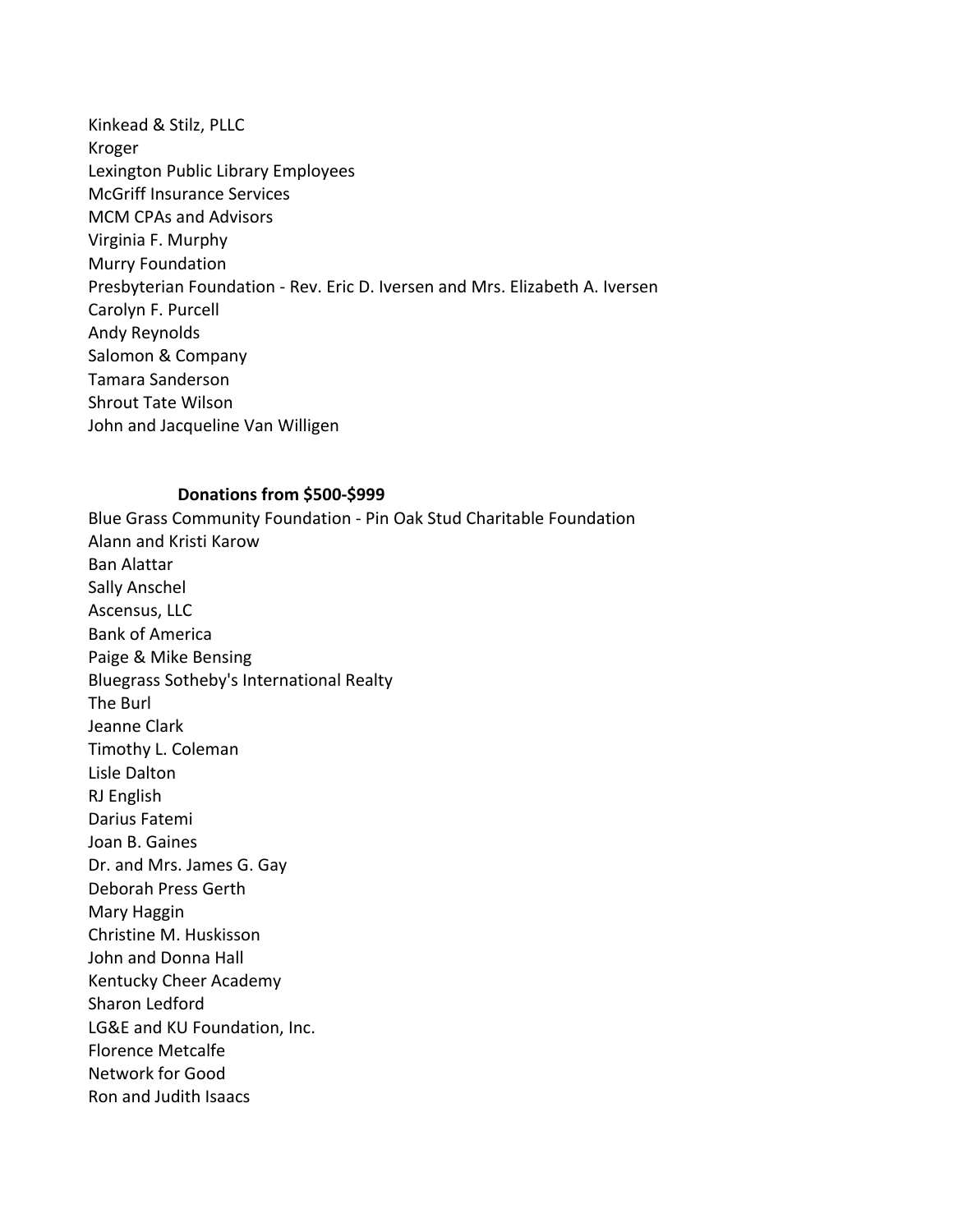Kathleen M. Rose Scarteen Stud Stites & Harbison PLLC Ramon Thomas Tri-State Roofing and Sheet Metal Company Tom Wallace

# **Donations from \$250-\$499**

Douglas Andersen Erin & Drew Brester Kathy Chopra Carol & Bront Davis Kimberly DeSimone Heather Dieffenbach Eddie K. and Phyllis B. Parker Roda M Ferraro Custom Ink Fundraising Kim & John Glenney Karen Grace George C. Herring William Host Dan & Cassondra Koett Jerry Kroggel John and Eva LaRue Jean R. Moore National Christian Foundation Kentucky Julia Pratt Reese and Becky Reinhold Terry Royster Sarah and Frederick Gibbs Beverly P. Schneider Paul A. Schwartz Thornton Scott Lawrence T. Smith John D. Stewart, II Darryl Stith and Samye Miller

#### **Donations Up to \$249**

Sharon Abbott Russell Allen James and Rosa Allison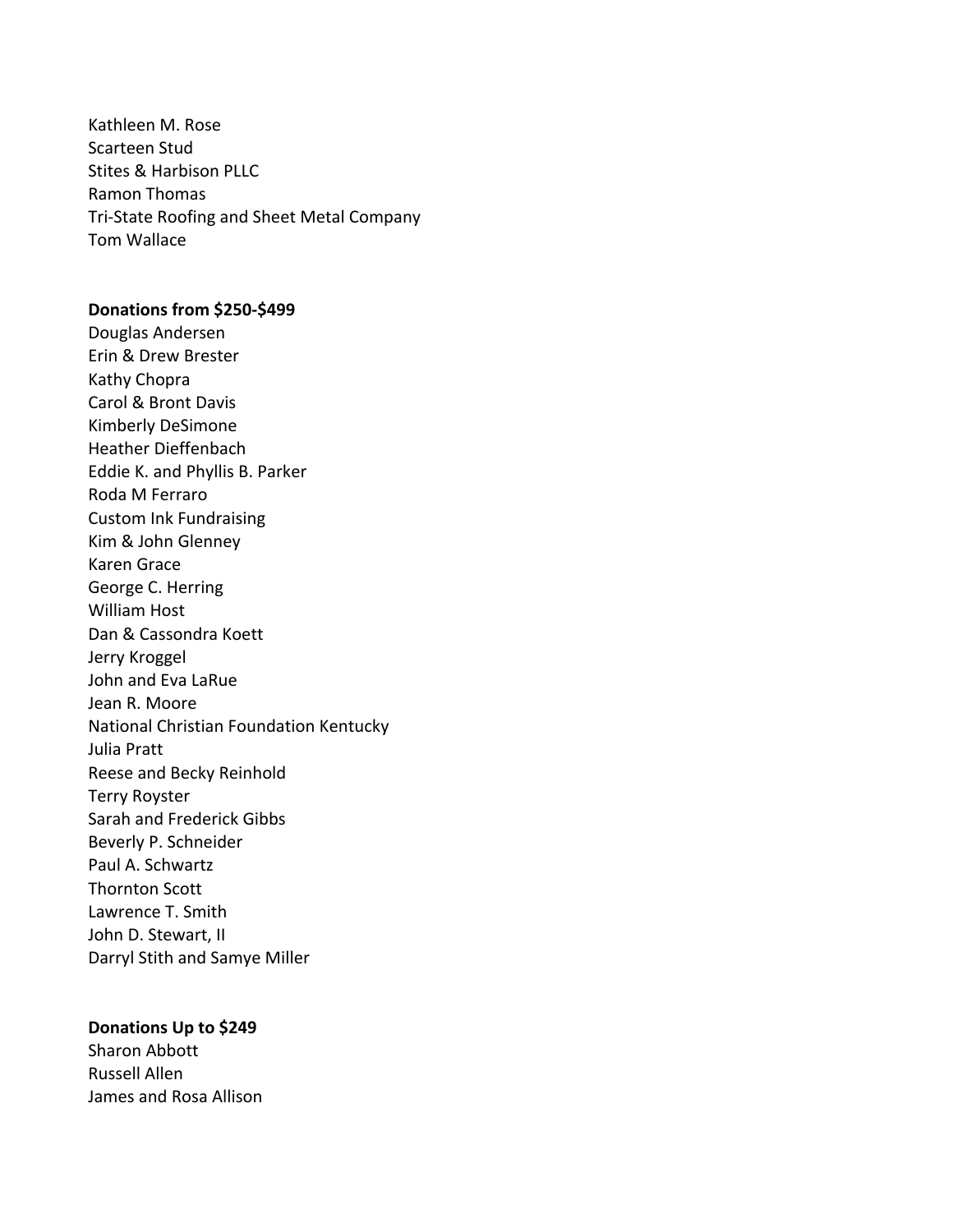Pamela Allweiss & Larry Herman Alpha Delta Kappa-Mu Chapter Amazon.com Catherine Anderson Kristina Angelska Lambeva Mindy Antonchak David and Stephanie Arnold Diane Atchison Babbage Cofounder Debra E. Bahr Anita Bailey Baird Foundation Inc. Bank of the Bluegrass Andrea Banks Candace C. Barnes Robert J. Baumann, M.D. Larry & Carol Beach William B. Rogers Beasley Matthew S Beebe Brian Behr Stephanie Bell Benevity Community Impact Fund Thelma M. Bergman Jill Bernhard Bibby & Tom Terry Anibal and Joanne Biglieri Orville & Lynn Birch James & Martha Birchfield Jennifer Bird-Pollan **Blackbaud Giving Fund** Katherine Blair M. Cary and Nancy C. Blaydes Ramsey Bova Linda Breathitt Kimberly & David Brennen Rod Brotherton Eveleen Browning Machiko Bruzina Clark Bullcock Michelle Burns Victoria Calabrese Molly Caldwell Ginger Camenisch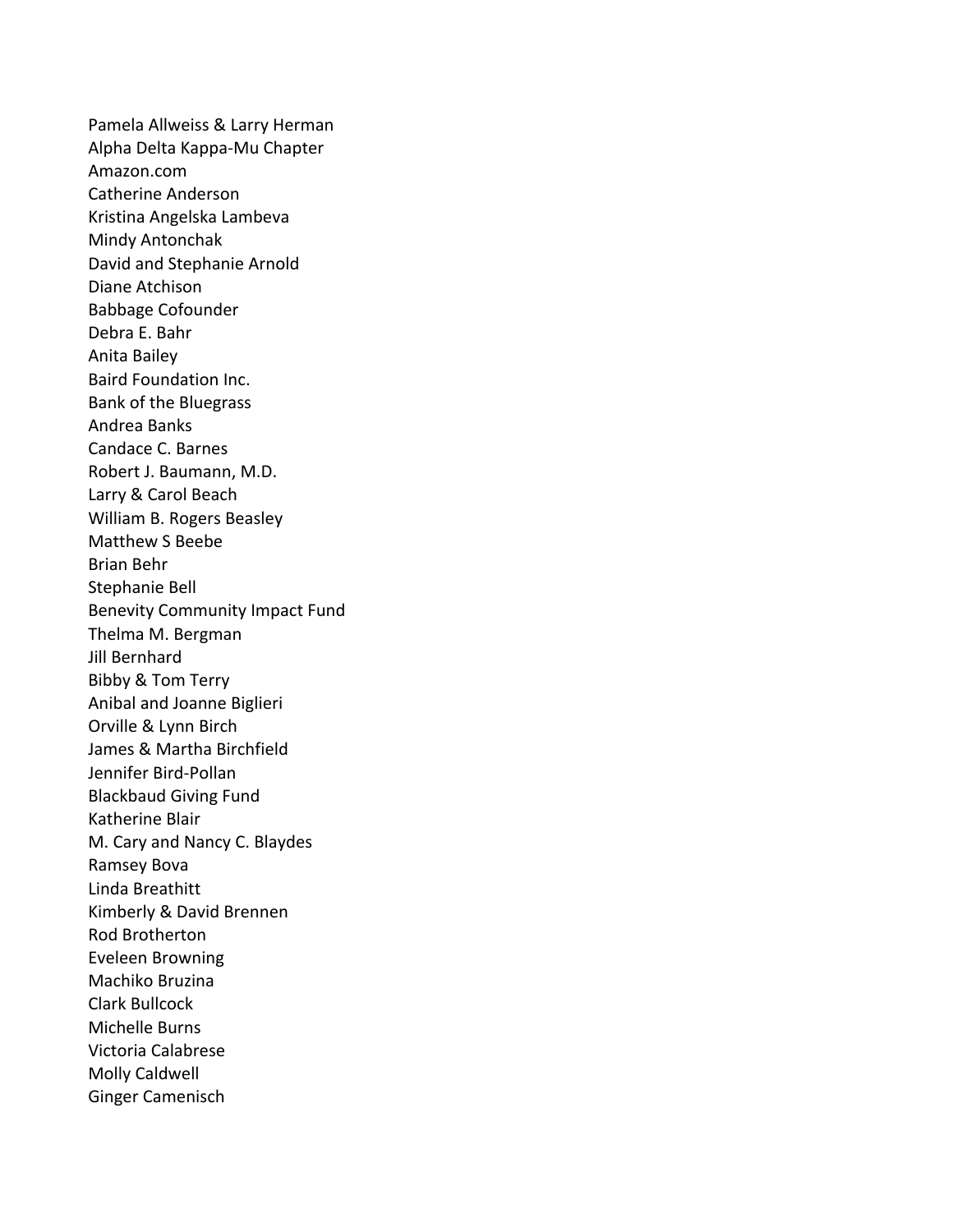H. Alexander Campbell Louis A. Carmichael Kendra Carson Ann Chapman Hollie Charles Roger Moreton and Nancy Chesser Ashley Chiles John & Jill Cioci Paula Clancy Terry D. Clark Kaitlyn Colvin Eleanor Congleton William L. Cooper Carmen R Cotto Gil W. Cumbee Kristin Dawson Lucian Dearborn Elizabeth Debski Elizabeth Deener Gareth & Alice Dehner Denali Stud Inc. Dennis B Hacker and Juanice Gillespie Geve Dicken Richard & Anne Donworth Christopher A. Eckert Stephen G. Edelstein Curt and Jan Ehrmantraut eLink Design Charles D Ellis Rolf M. Embertson Ken & Nancy Engle Neva Etter Stephanie Ferraro Fidelity Charitable Karen Fister Jennifer Fleenor Margaret Anne R. Foster Wayne Frazier Gregory A. Freedman Ralph and Anne Fretty Walther and Dona Freyberg Frontstream Jerry Fuller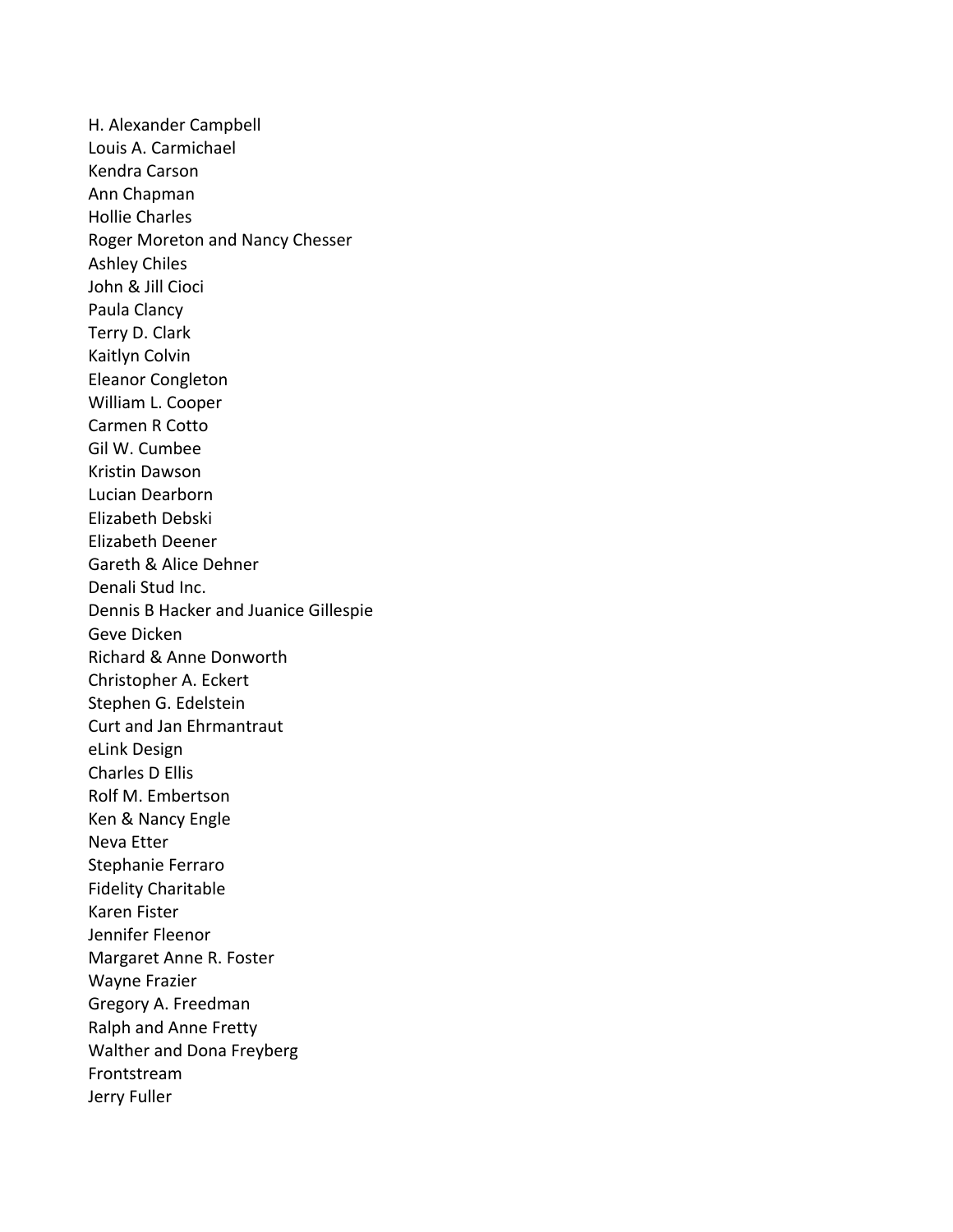Michael E. Garrett Gary and Darlene Arthurs Christopher J. Gay Allison and Bill George Megan Kleinline George Jordan Gewirtz Yvonne Giles Eugene Glowatch John Gohmann Jonathan Golding Arthur & Jane Graham Will Gray Michael J. Green Kathleen Gross Gregory L. Hager Stella Hahn Hal & Betty Porter Kelly Hale Deidre Hall Sarah F. Hall Nancy Halpin Daniel Hancock Charles E. Hardy, Jr. Kathryn A. Harrison, Ms. Albert J. Hart, Jr. Phyllis R. Hasbrouck Laura Hatfield Tonya Head Mina Hedayati & A. Vaezy Christopher J. and Mary M. Heinz Henry and Lynda Bebrowsky Ruby P. Henson Margaret L Herbert Carol S Hodges Molly Hogan Addison & Kimberly Hosea, II Carol Howard Louetta Hurst James Inman Sandra B. Ireland Connie Jennings Jerold and Mary Lou Friesen John and Sandra Deaton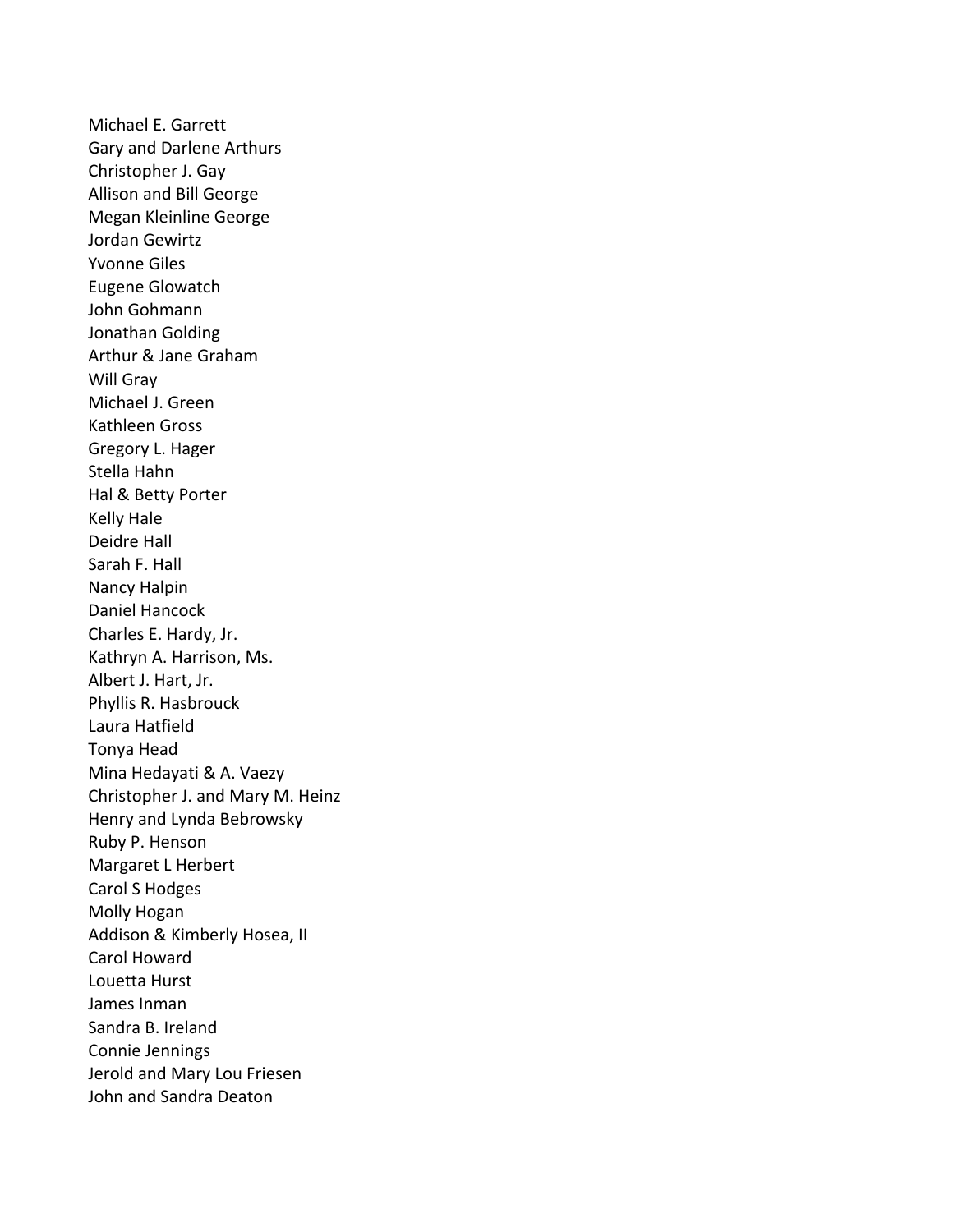David C. Johnson Isabelle Johnson Kimberly Johnson Loren Johnson Lucy Jones Reinette F. Jones Avena Joyce Kevin Jun Justin and Becka Sherman Farhad Kamdar Cynthia Kelly Eric Kennedy Janell J. Keys Richard A. Kielar Sylvester Kiger, Jr. Karen E. King Patrick and Amanda Kirkhope Mary Kissner Judy Goldsmith and Andrew Klapper Mary Ellen Klatte KPC Architectural Products Anne P. Kraus Jim and Carolyn Kurz Brenda M. Lampton Susan Lancho Vida Laureano Dena R Lawing Merileta Kay Lawler Alison J Lawson Rachel LeComte William J. Leffler, II Jo W. Leone Brittany Lippert Mary Luken Jane Madden Joseph Anthony and Elise Mandel Elizabeth Connors Manke Margaret Stoeckinger Mars Management Stacey Maynard Chase McCann Melanie McCloud Mary McCormick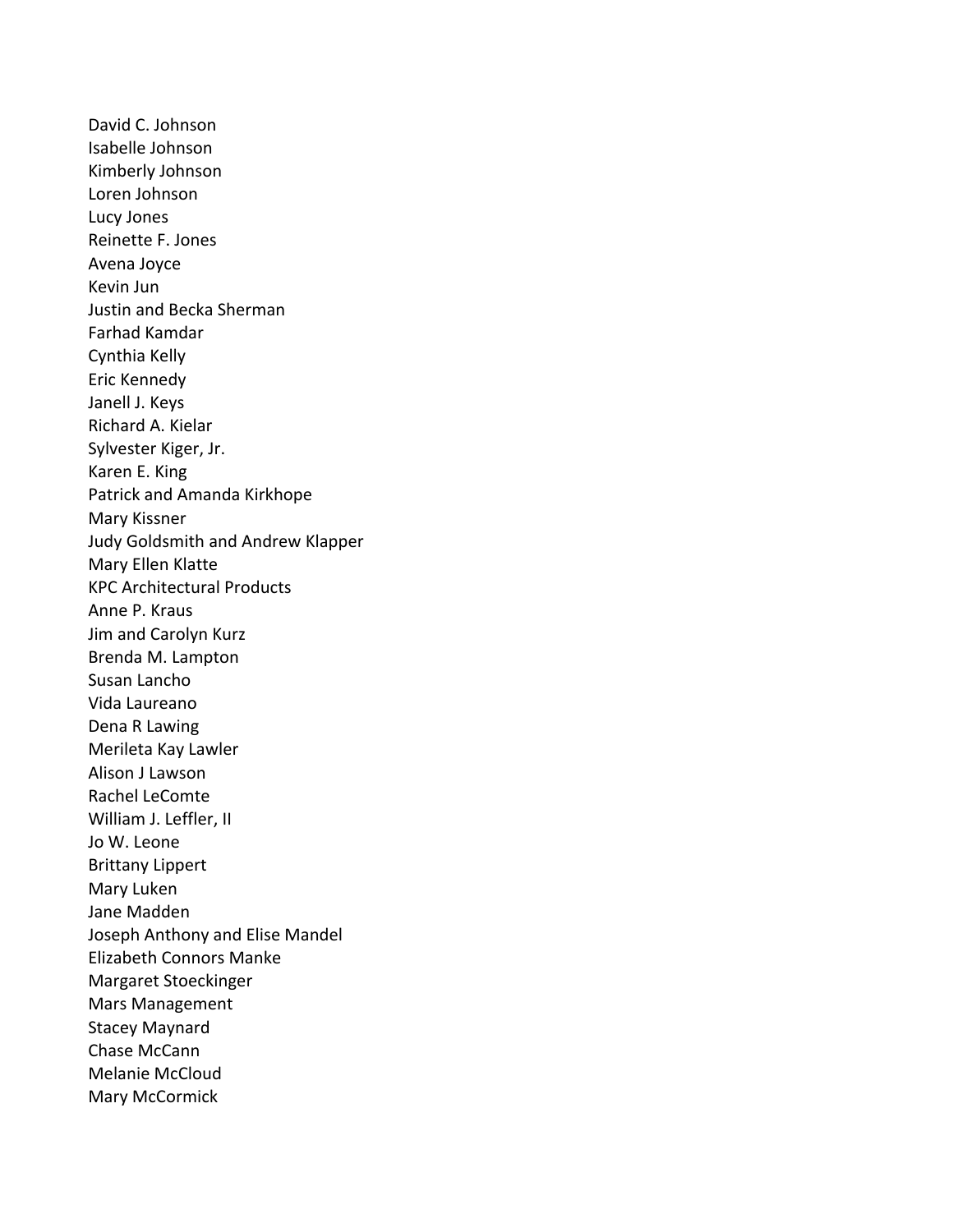Anne Reed McGee Carol McLeod Ryan Meador Amy Meadows Lisa Meek Jennifer Miller Linda J. Miller Robert Mitchell Grover A. Mollineaux Phil Moloney Lillian M Moore Christian J. Motley Mr. and Mrs. William B. Gess III Mr. and Mrs. Larry W. Neuzel Mr. and Mrs. Jerald L. Zolman Eveard J. Mullins Joe and Stephanie Nallia Nathan and Blair Lee Irvathur N. Nayak Lee Newbury Huu Nguyen Joseph B. Nicholson Ellen and Allen Norvell Brenda Oldfield Oxford House of Kentucky Chapter 3 Thomas Pace Carole Jones Palmer Chad and Christina Pannunzio Jordan Parker Ranchhod J. Patel Elizabeth Peace Scott Peace Kevin A. Pearce Kevin F. Phillips Lois Anne Polan Griggs Powell Susan Price Kaelyn Query Monica Quinn **Brooke Raby** Aleta Rados John M. Ransdell Linda and Leon Ravvin Foundation at Blue Grass Community Foundation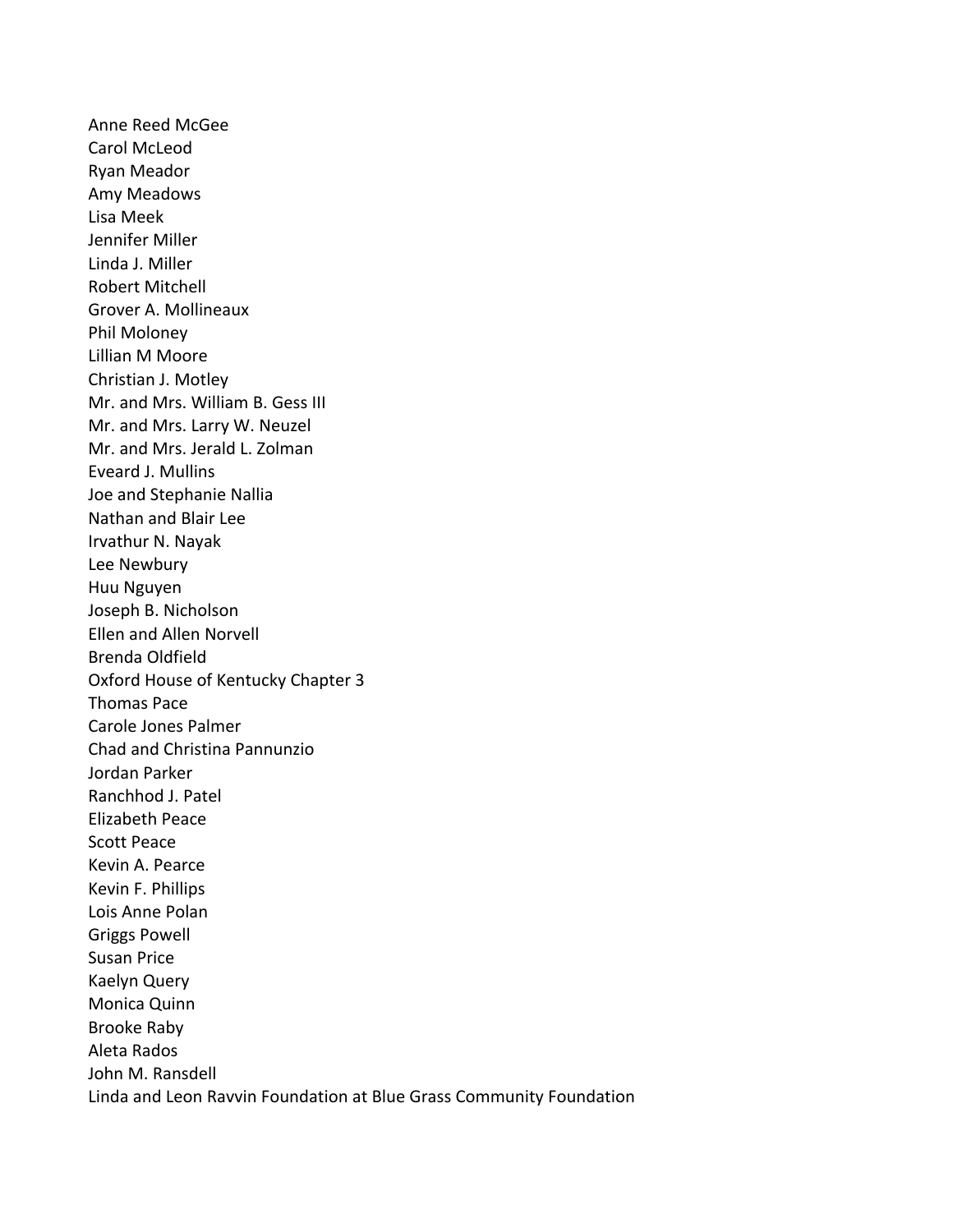Christopher Reames Toni Reiss Reliant Wealth Planning LLC Jennifer Reynolds Suzette & Brent Richards Joseph T. Richardson Kathleen E Richardson Marilyn Richardson Margaret Ridley Rona Roberts Louise C. Robinson Mary Susan Robinson Andrew Roche Cassidy Rosenthal Alissa Rossi Cynthia Ruder Judy Sackett Nat H. Sandler Arturo Sandoval Meagan Schaeffner Dorothy A Schnettler Roger L. Paige and Sara J. Schoenberg William F. Schweri, II Ben and Becca Self Nina S. Sellars Erin and Rob Serrate Lydia Short William P. Shuman Heidi Simons Victor Sizemore Henry Smith Joan A Smith Lisa Smith Paige Halpin Smith Stephanie Aschmann Spires Suzanna Stammer Tracy Starnes Sheldon and Marion Steiner Scott & Julia Stevens Cherlynn Stevenson Keegan Stewart Cassie Stone Jordan and Dawn Strickler